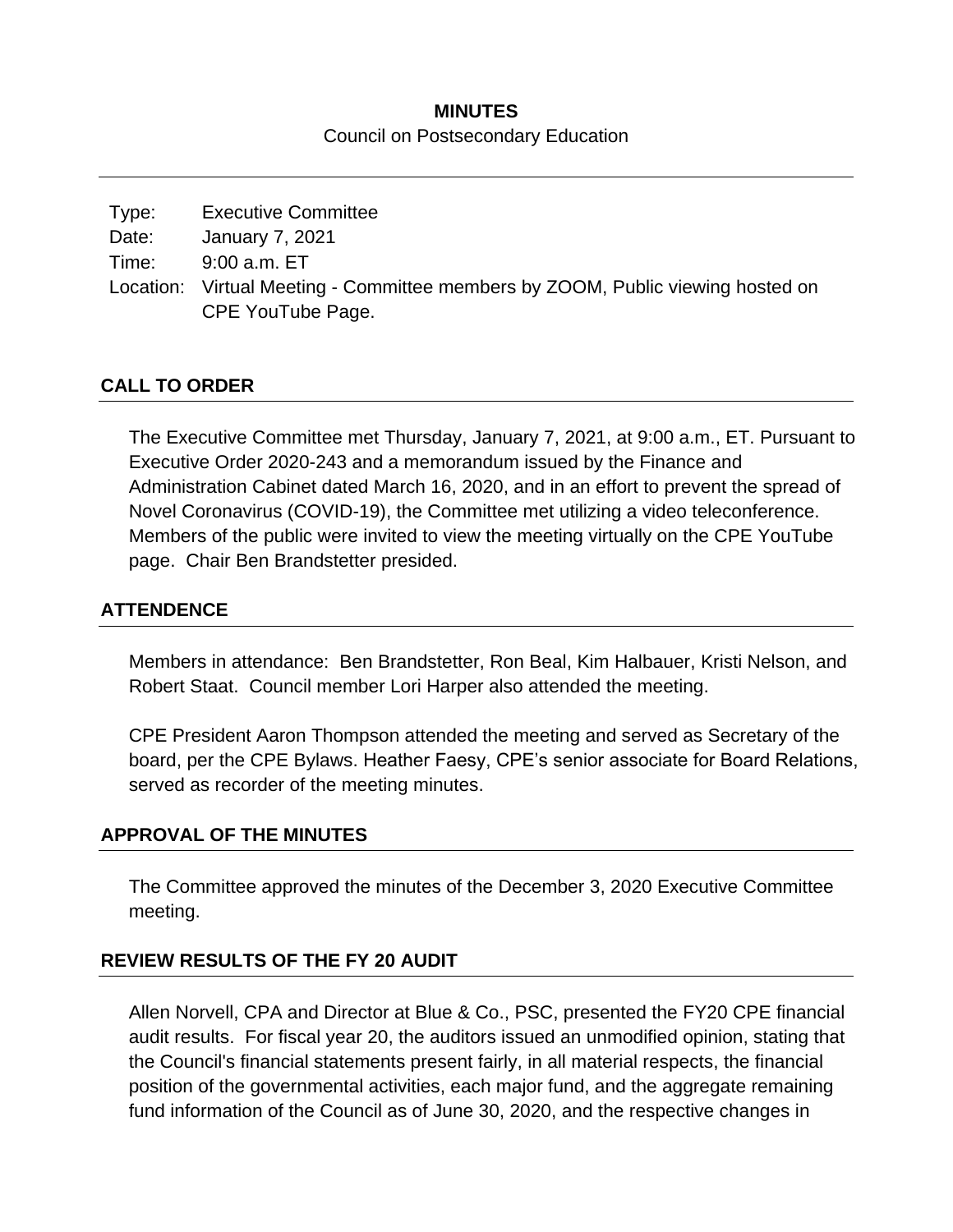financial position for the year then ended in accordance with accounting principles generally accepted in the United States of America. In addition, the expenditures of federal awards and supplementary information are fairly stated in all material respects in relation to the basic financial statements as a whole. The firm also noted that it did not identify any deficiencies in internal control that they consider to be material weaknesses.

# **MONTHLY DISCUSSION TOPIC: OUT-OF-STATE STUDENTS**

Chair Ben Brandstetter led a discussion on potential ways the state can focus efforts on recruiting and retaining students from out-of-state without diverting resources from residential students.

## **PROPOSED REGULATION AMENDMENTS**

Travis Powell, CPE's General Counsel and Vice President presented proposed regulation amendments for 13 KAR 1:020 Private College Licensure and 13 KAR 4:010 State Authorization Reciprocity Agreement.

## 13 KAR 1:020 - Private College Licensure

The proposed amendment would increase initial licensure fees for new in-state colleges from \$1,000 to \$10,000 and new out-of-state colleges from \$5,000 to \$15,000. The amendment also increases annual licensure fees by 50% of the current rate starting in 2022, 75% in 2023, and 100%, or double the current rate, beginning in 2024. Many other technical changes related to certificate and diploma programs reporting have also been proposed in the application forms that are attached to the regulation.

## 13 KAR 4:010 - State Authorization Reciprocity Agreement

The proposed amendment would increase fees for SARA participation by half the current rate for each total full-time equivalent student range tier.

The necessity to these proposed revisions are due to many reasons including a greater federal focus on state authorization as a requirement for access to federal Title 4 student financial aid, increased consumer protection and quality assurance standards, and the additional staff to conduct the necessary work.

Approval of this action would authorize staff to file the proposed administrative regulation, and authorize Vice President and General Counsel, pursuant to KRS 13A.290(4) and KRS 13A.320(1)(b), to make such changes on behalf of the Council as necessary to comply with KRS Chapter 13A and obtain adoption by the Administrative Regulation Review Subcommittee and the Interim Joint Committee on Education.